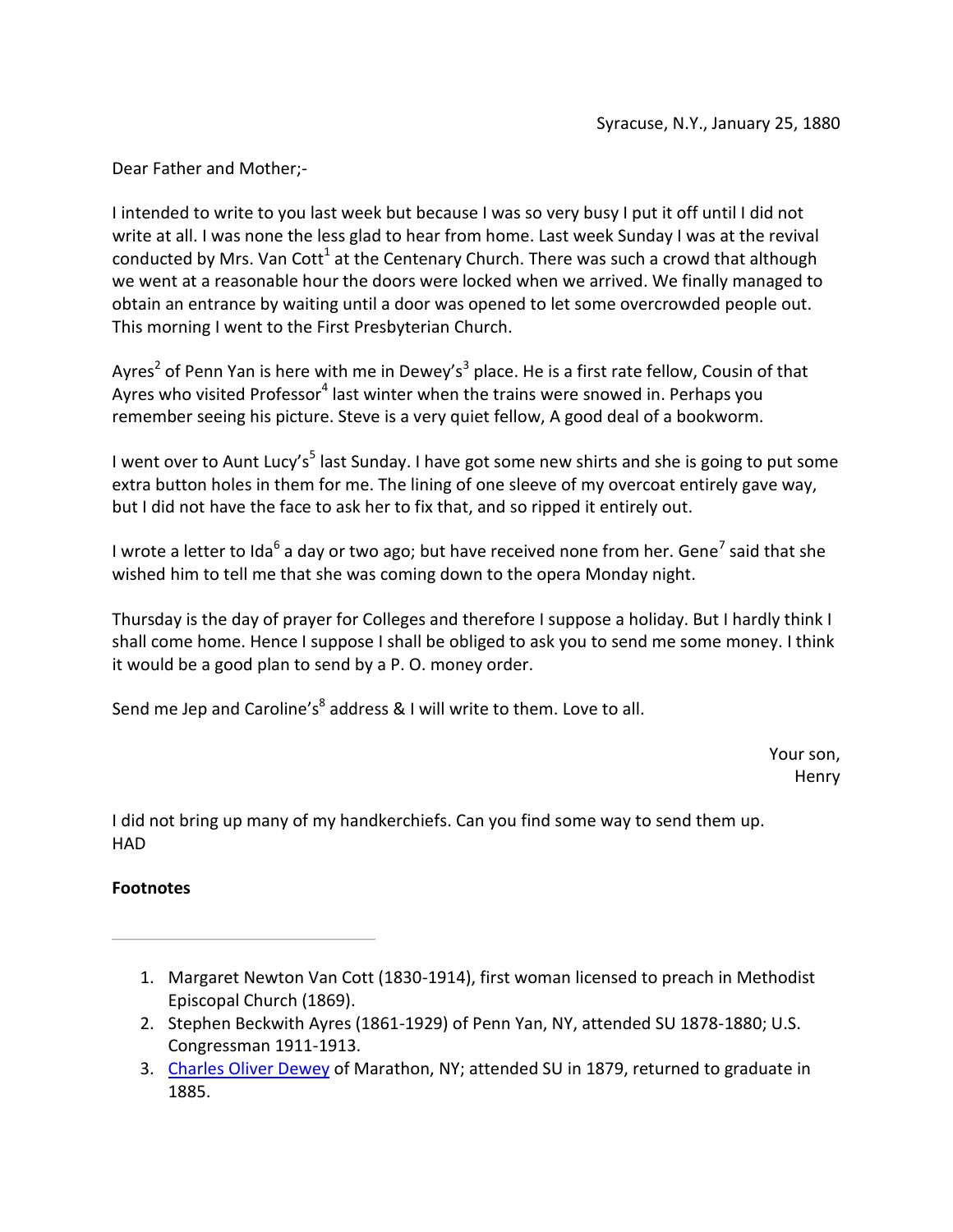- 4. Professor Samuel John Sornberger, Class of 1878, teacher of English, Physics, Latin and History at State Normal School, Cortland, 1878-1881. Prof. Sornberger roomed with HAD's parents in Cortland.
- 5. Lucy Barnum Withey (1820-1892), great aunt of HAD.
- 6. Ida Ann Dickinson Hall (b. 1857), first cousin of HAD, later wife of Dr. William A. Hall.
- 7. David Eugene Smith (1860-1944) friend from Cortland, classmate and roommate of HAD, and son of Judge A. P. Smith who was HAD's future law partner. 'Gene' Smith became a mathematician and professor in the Teacher's College at Columbia University.
- 8. Jefferson and Caroline (Perkins) Kingman; Jefferson was HAD's father's first cousin; from Cincinnatus, Cortland Co., the family was in Chicago in 1880, but by 1882 had settled in Binghamton, NY.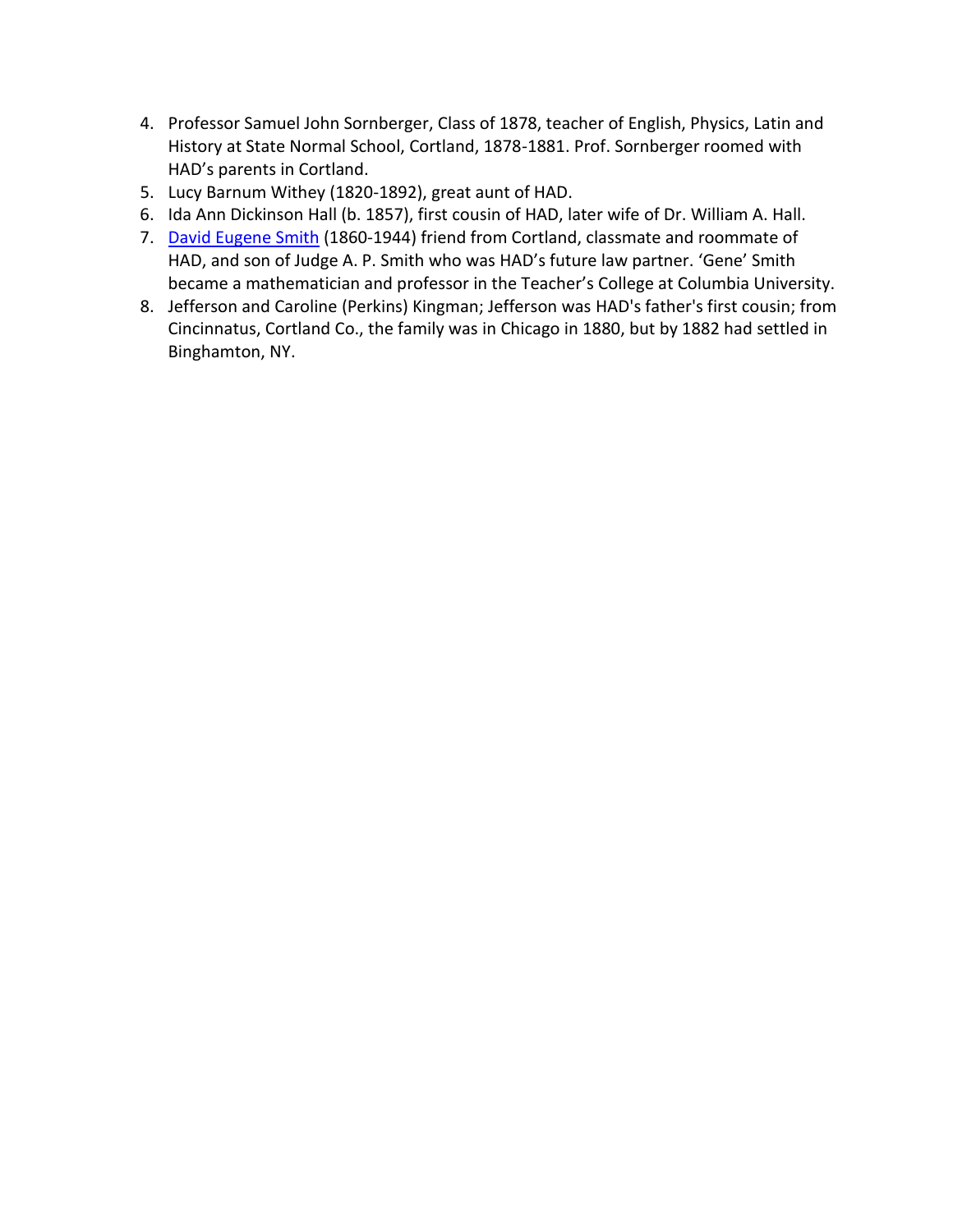I suppose I ought to write you a letter, though I must confess that I am utterly at a loss for anything to say. College life, though a pleasant one, of course seems very monotonous to the outsider. At present I am studying and reading quite hard. About the only recreation we take is a meal-times. Then we eat slowly, and talk and laugh much, thus counteracting any tendency toward dyspepsy. Evenings we finish off with a song, in which the entire lack of musical skill among us is compensated by a hearty good will. When the weather becomes pleasant I intend to slack up, and get the benefit of it.

I think I told you that Mr. Pike<sup>1</sup> had resigned his position in Syracuse; and intended to go to New York. Mrs. P.<sup>2</sup> says that they will not go anyway until this fall, so that I will not be obliged to make any changes with regard to rooms this term or year.

I made Aunt Lucy<sup>3</sup> a call last Sunday. The old saw "Every Jack has his Jill" is well illustrated in the fact that Ella<sup>4</sup> has a beaux, a bona fide beaux.

I was quite astonished a day or two ago by a call from George Benham, $^5$  who has actually gone so far as to make a journey to Harvard. He still thinks he will go there "next fall". I never heard George talk more sensibly about himself and college than he did that day. I hope the poor fellow can do something, he seems to wish to so much.

Tonight Gene<sup>6</sup> and I go to the 'Church of the Assumption' to hear Vespers. How does conversation now run concerning local politics?

Remember me to Prof.  $S^7$  & Wife –

With love, Your son, Henry.

- 1. David L. Pike, HAD's landlord at 15 University Ave.; in the 1880 census they were living in Brooklyn, N.Y.
- 2. Mrs. Mary E. Pike, HAD's landlady.
- 3. Lucy Barnum Withey (1820-1892), great aunt of HAD.
- 4. George Benham, friend from Cortlandville, NY.
- 5. Lucy Barnum Withey (1820-1892), great aunt of HAD.
- 6. David Eugene Smith (1860-1944) friend from Cortland, classmate and roommate of HAD, and son of Judge A. P. Smith who was HAD's future law partner. 'Gene' Smith became a mathematician and professor in the Teacher's College at Columbia University.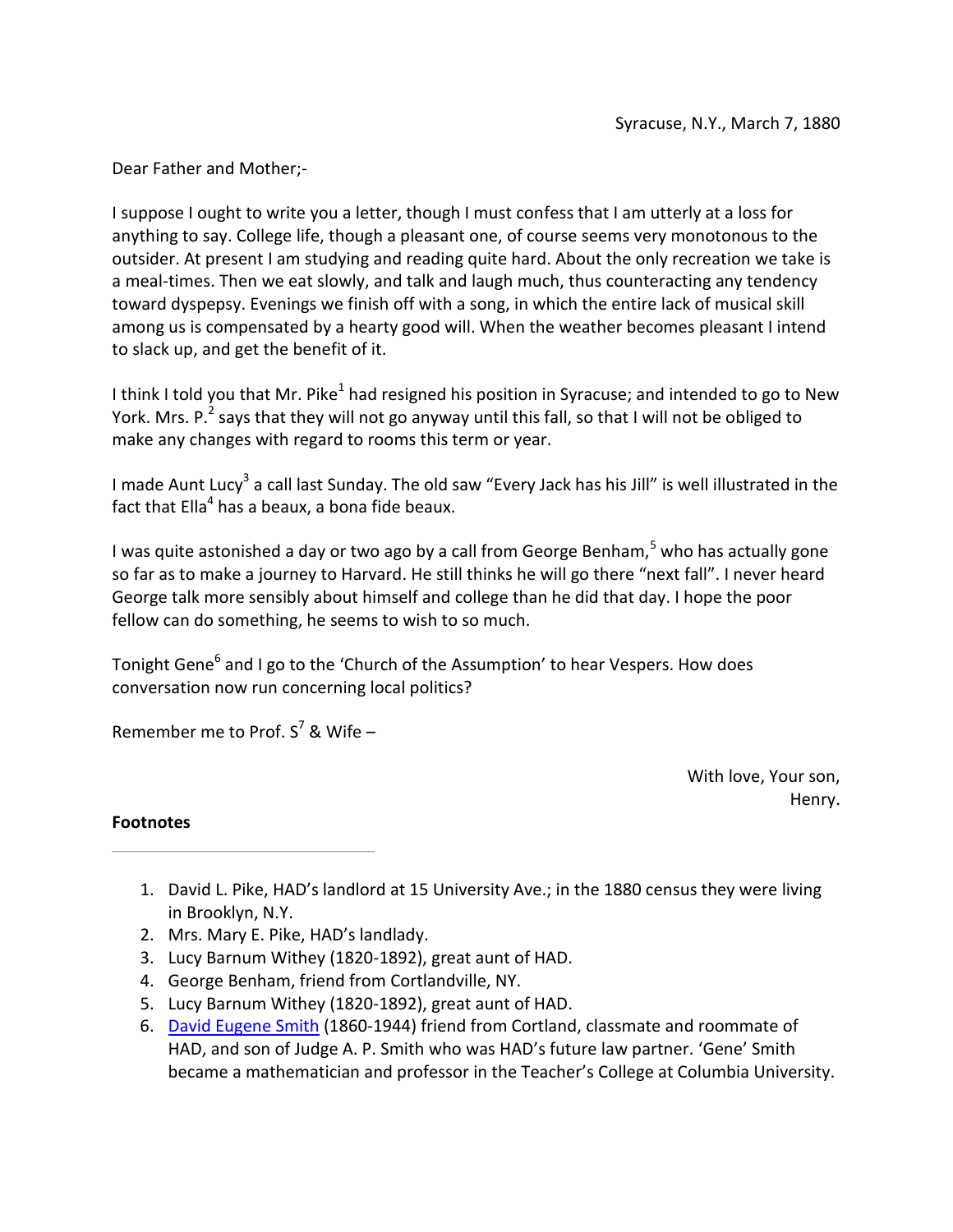7. Professor Samuel John Sornberger, Class of 1878, teacher of English, Physics, Latin and History at State Normal School, Cortland, 1878-1881 and Kate Marion Foster Sornberger, Class of 1878.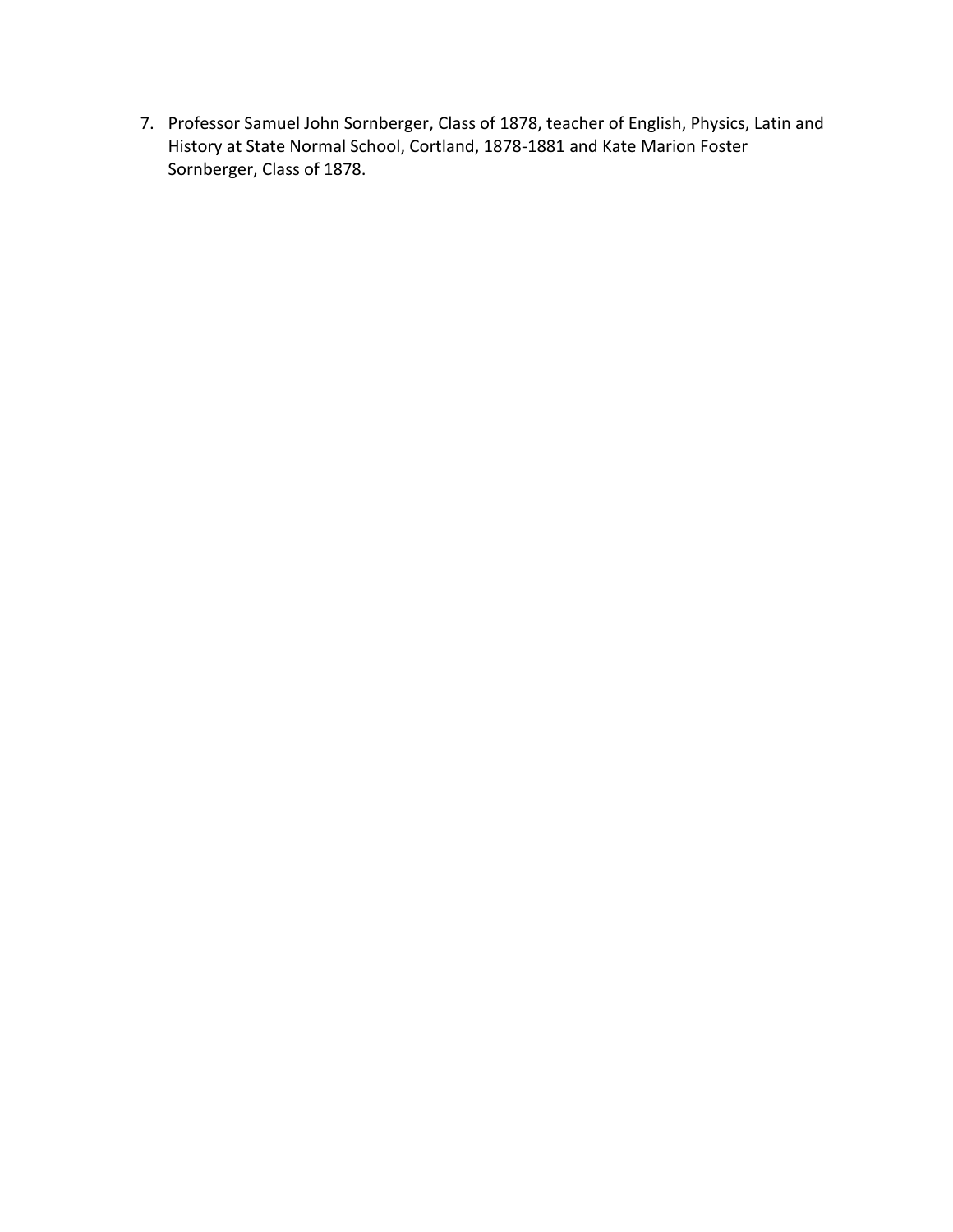The term ends next week Wednesday, and I am so busy that I can only stop to say a word. Mr. Pike<sup>1</sup> has secured a fine position in New York. They intend to move this spring. I shall therefore be obliged to get a new boarding place. Everything else is going well with me. I shall need nearly twenty five dollars to square up the terms expenses. Remember me to Prof. S.<sup>2</sup> and wife. With love,

> Your son, Henry.

- 1. David L. Pike, HAD's landlord at 15 University Ave.; in the 1880 census they were living in Brooklyn, N.Y.
- 2. Judge Abram P. Smith (1831-1897) of Cortland, HAD's law partner 1889-1897.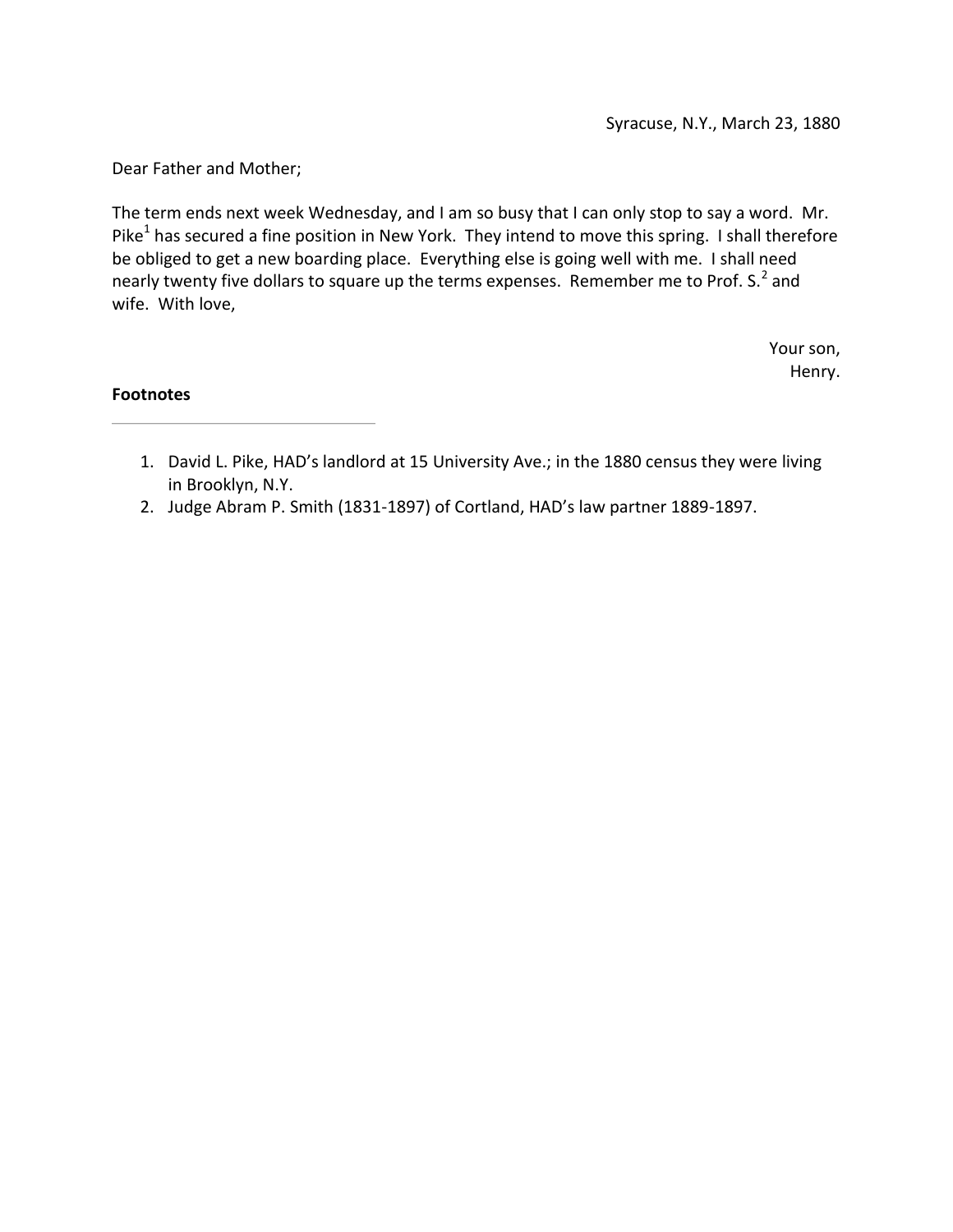I hope that today someone is writing to me, as I have received a letter from no one since my return to college. My clothes have come. All the boys say they like them and, what is better still, I am much pleased with them myself.

Dr. Bennett<sup>1</sup> and the Chancellor have both gone to the grand National Methodist council or Sanhedrin – I don't know what its proper title is – at Cincinnati. They will be absent two months. There is a prospect of the Universitie's losing both of them, Dr. Bennett to go to Drew Theological Seminary, and Chancellor Haven to be elected Bishop or editor of some of the church publications. Thatcher, $^2$  the new professor in Elocution, does not give satisfaction at all. He seems to regard oratory as the poorer to make a loud noise, which he persists in doing at the expense of both clearness and feeling. His method has already enlarged the muscles of his throat into a deformity, and promises to produce a still more serious result with the tympain of our ears. Perhaps Father thinks I am speaking quite strongly, but he also will sympathize with me, when I add, that it is a positive fact that he chews gum even in the class room. The freshmen, thinking such a sad state needed heroic treatment, went into class a few days ago with each and every one supplied with this luxury of childhood. Since then he has been more discreet in its use. "The end justifies the mans. [sic.] Really we miss Prof. Richardson<sup>3</sup> very much. Now that he has gone we begin to appreciate him. Our class has decided not to have a Sophomore Ex.<sup>4</sup>

After actually suffering from the cold we finally had a stove put up in our rooms. As I had predicted, the weather immediately moderated, so we are now uncomfortable from the reverse cause.

Although I have not entirely regained my strength, I am well with the exception of a hard cold, which being one of the old fashioned kind, does not worry me. Dr. Bennett seized every opportunity to tell me to take plenty of sleep; and his last words to me were something about "kind natures sweet restorer". Hoping that you are all well; and mother has secured a girl to suit her, I am,

> Your affectionate son, Henry.

- 1. Dr. Charles Wesley Bennett, professor of history and logic, 1871-1884.
- 2. Charles T. Thatcher, formerly of Cazenovia Seminary.
- 3. W. Locke Richardson, instructor in elocution 1874-1880, was out ill that term.
- 4. Sophomore class exhibition.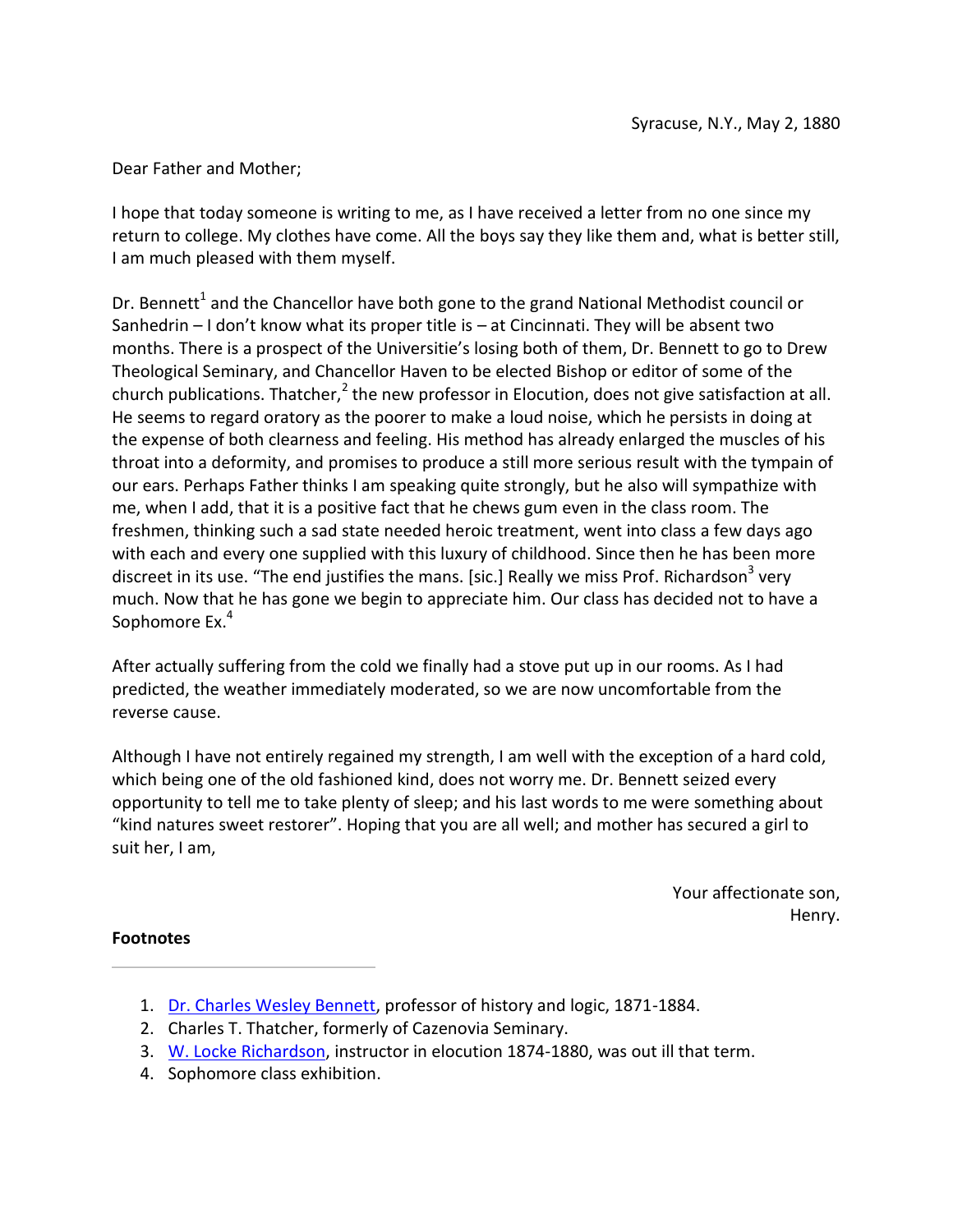I am very thankful for both the letter and paper which was sent me. I had almost determined not to write home again until I had an answer, but now I am ashamed of my anger. I readily found Aunt Lucy<sup>1</sup> and gave her the letter. She did not know where Albert<sup>2</sup> lived, but said she would find out from Aunt Betsey.<sup>3</sup> Aunt Lucy is not located in such very bad quarters. She has considerable room. And every thing is neat and clean; but then it is in the top story of a block and the rear view is not exactly picturesque. $4$ 

I hope that mother now has a good girl. Two or three times when I have felt "blue" I have half resolved to go home for a week or two; but the thought of adding to her work has prevented me. My cold no longer troubles me, the cough having entirely departed; yet my powers of endurance are by no means great. I suppose the intense heat in a measure retards a return to my wanted strength.

How is the trout fishing? Has father been? Will Stevens<sup>5</sup> has expressed a desire to go to Cortland in a trouting expedition with me; but I have not encouraged him for fear that we would not be successful.

Please excuse the scrawling appearance of this letter as it is quite dark and I am hastening to finish before supper. We are now having a nice rain. Remember me to all my friends. Love to yourselves,

Your son, Henry.

- 5. Lucy Barnum Withey (1820-1892), great aunt of HAD.
- 6. Albert Hoyt Barnum (1812-1880) of Illinois, brother to Lucy Barnum Withey.
- 7. Betsey Barnum, sister to Lucy and Albert Barnum; her married name is not known.
- 8. The Withey family was listed as living at 99 E. Genesee, Syracuse in the 1880-81 Syracuse City Directory.
- 9. William Jervis Stevens, Class of 1882.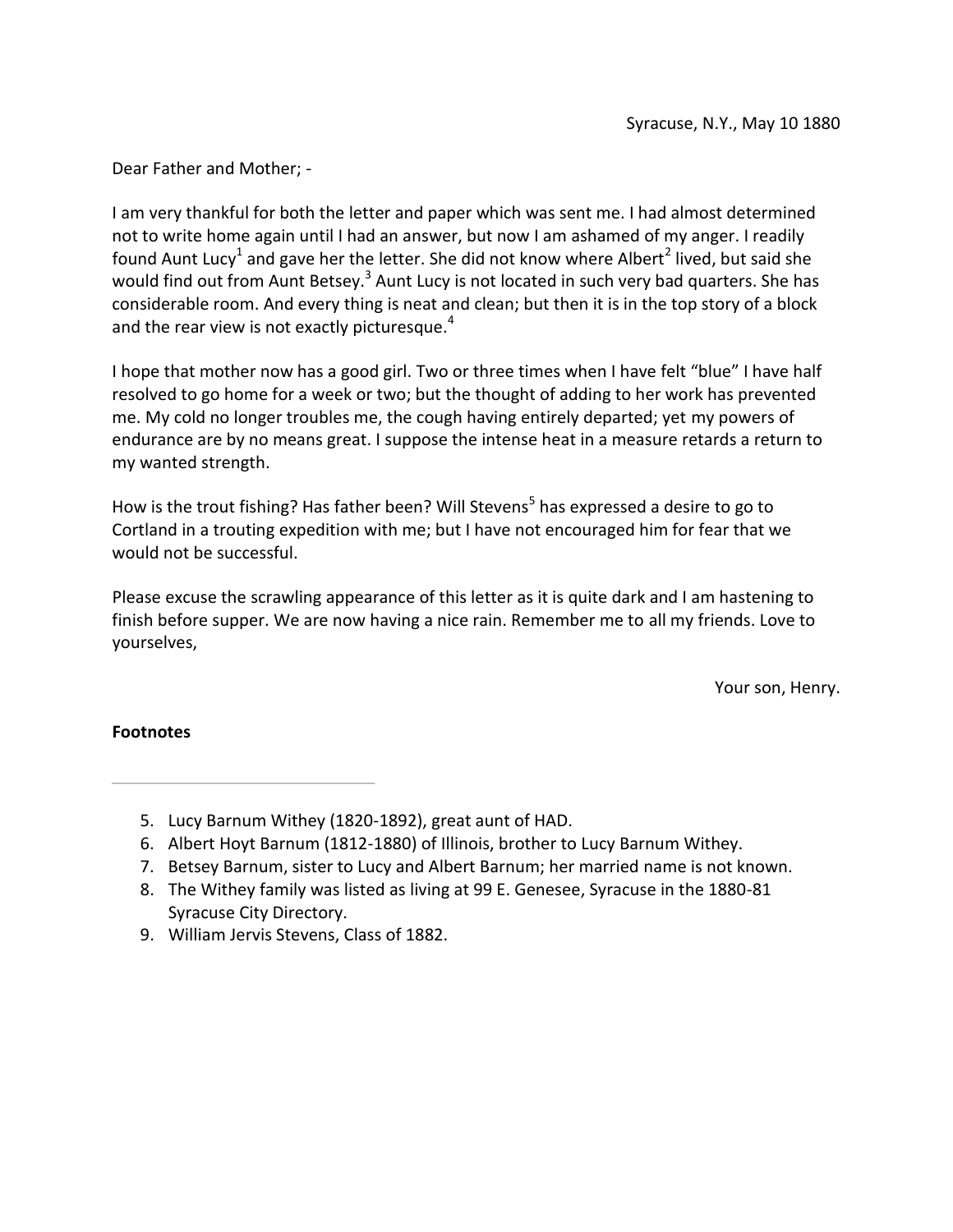I put off writing home day after day last week until now I find the week is past. You will perhaps excuse me when I say that if I had written I should have been obliged to ask for more money.

Fred Wilkins<sup>1</sup> has been here. He came in the Rochester University ball nine which played against Syracuse last Wednesday. He could not stay over night as they had to go on against Madison, Union and Hamilton. Henry Fancher<sup>2</sup> has also been in the city on base ball business.

Friday which was Field Day<sup>3</sup> resulted very favorabaly to my friends. Goodwin,<sup>4</sup> Prexie<sup>5</sup> and Will Stevens<sup>6</sup> taking prizes. Gene<sup>7</sup> has been elected one of our delagates to the Ψ.Υ.  $^8$  convention which is to be held at Ann Arbor. He starts tomorrow morning.

Has father heard anything more from that Vermont minister?<sup>9</sup>

We are intending to have calculus burial at Glen Haven.<sup>10</sup>

I suppose you have heard by this time that Prexies Father is a bishop.<sup>11</sup>

This weather has driven all my ideas from my head; at least all power of expressing them, I will therefore close with love to all,

> Your son, Henry.

- 1. Fred H. Wilkins, son of Andrew and Laura J. Wilkins, a friend, formerly from Cortland.
- 2. Henry R. Fancher (1858-1923), a distant cousin, son of Ezra Benedict and Lucetta (McGraw) Fancher of McGrawville., NY.
- 3. The fifth annual Field-Day was held May 21st at the Driving Park, and included competitions in the pole jump, hundred yard dash, ball throw, hammer throw, foot-ball kick, half mile run, standing high jump, rope pull, over hurdle race, long jump, two mile race, putting the shot, mile walk, wheelbarrow race, three-legged race, and high kick.
- 4. Montgomery Moore Goodwin, Class of 1881.
- 5. Prexie was Theodore Woodruff Haven, son of the Chancellor.
- 6. William Jervis Stevens, Class of 1882
- 7. David Eugene Smith (1860-1944) friend from Cortland, classmate and roommate of HAD, and son of Judge A. P. Smith who was HAD's future law partner. 'Gene' Smith became a mathematician and professor in the Teacher's College at Columbia University.
- 8. Psi Upsilon, HAD's fraternity.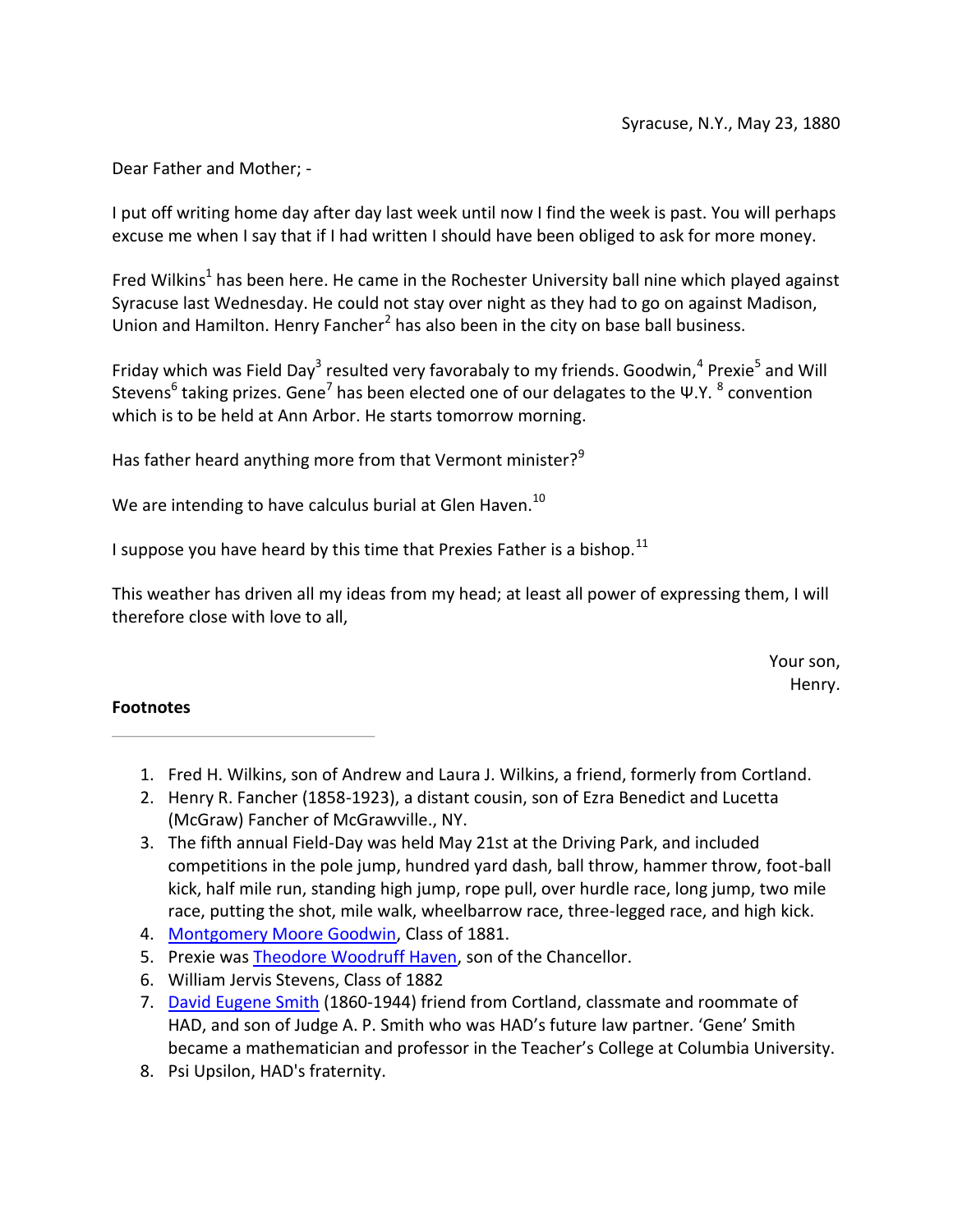- 9. An elderly minister from Vermont who was writing the genealogy of the Nash family; Henry's great grandmother on his mother's side was Sarah Nash, wife of Zalmon Barnum.
- 10. For an account of the annual burial of calculus, see The University Herald, 1879-80, pg. 112 and 113.
- 11. Chancellor Erastus O. Haven was named a bishop of the Methodist Episcopal Church at the convention in Cincinnati May 12; the University was notified the morning of May 13.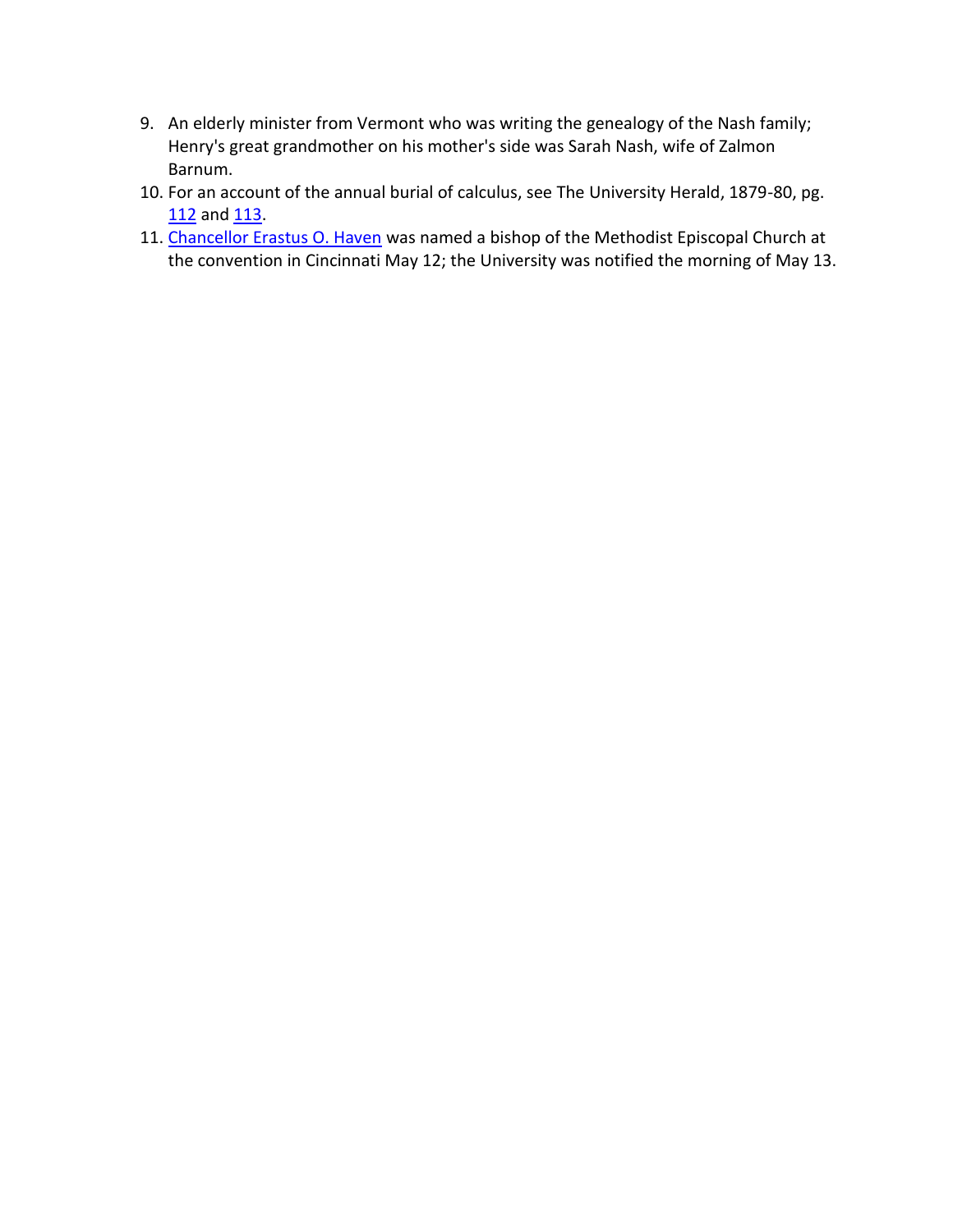I have just returned with Gene<sup>1</sup> from "Children's Day" exercises at the University Ave. church, and take a few minutes between now and dinner to let you hear from me. Aunt Lucy<sup>2</sup> sends her thanks for the maple sugar. She has written to the Rev. Nash<sup>3</sup> herself and has received a reply. He turns out to be a superannuated Methodist minister who is engaged in compiling the chronicles of the Nash family.<sup>4</sup> He spoke of having received a letter from Mr. Dickinson. He gave Aunt Lucy much information concerning her family; and refreshed her memory in regard to many things which she had forgotten. You will probaably be invited to subscribe for the book when it comes out.

The end of the term is now rapidly approaching and I am looking forward with considerable pleasure to a release from work and car, and a resting time at home. This weather is by no means condusive to hard study. Dr. Bennett<sup>5</sup> has returned and is giving us three hours a week extra in German. The time of the year has now arrived when a great many expenses are continually occurring, which you would not think about and might even consider foolish; but which are nevertheless necessary, consequently you can not send me any money amiss. I use all the discretion which I have in expending it. Since my return from home I have paid out just ten cents besides buying a hat. The hat is a s iff [sic] felt of light color. I think when you see it, you will like it. It cost three dollars.

I presume you are satisfied with the Republican nominee for president. I am politically; but, although Gen. Arthur is a Ψ.Υ. $^6$ , I am not pleased in a society way, for the last part of the ticket is that upon which abuse is showered and for which excuses are made; besides Garfield is a  $Δ.Y.$ - Thanking mother for her letter and the paper and hoping to hear from home soon, I am,

> With love, your son, Henry.

- 1. David Eugene Smith (1860-1944) friend from Cortland, classmate and roommate of HAD, and son of Judge A. P. Smith who was HAD's future law partner. 'Gene' Smith became a mathematician and professor in the Teacher's College at Columbia University.
- 2. Lucy Barnum Withey (1820-1892), great aunt of HAD.
- 3. No 'superannuated' minister named Nash is listed in the 1880 Vermont census. The Rev. Sylvester Nash, author of The Nash Family or Records of the Descendants of Thomas Nash of New Haven, Conn. 1640, had died in 1862.
- 4. HAD's great grandmother on his mother's side was Sarah Nash, wife of Zalmon Barnum.
- 5. Dr. Charles Wesley Bennett, professor of history and logic, 1871-1884.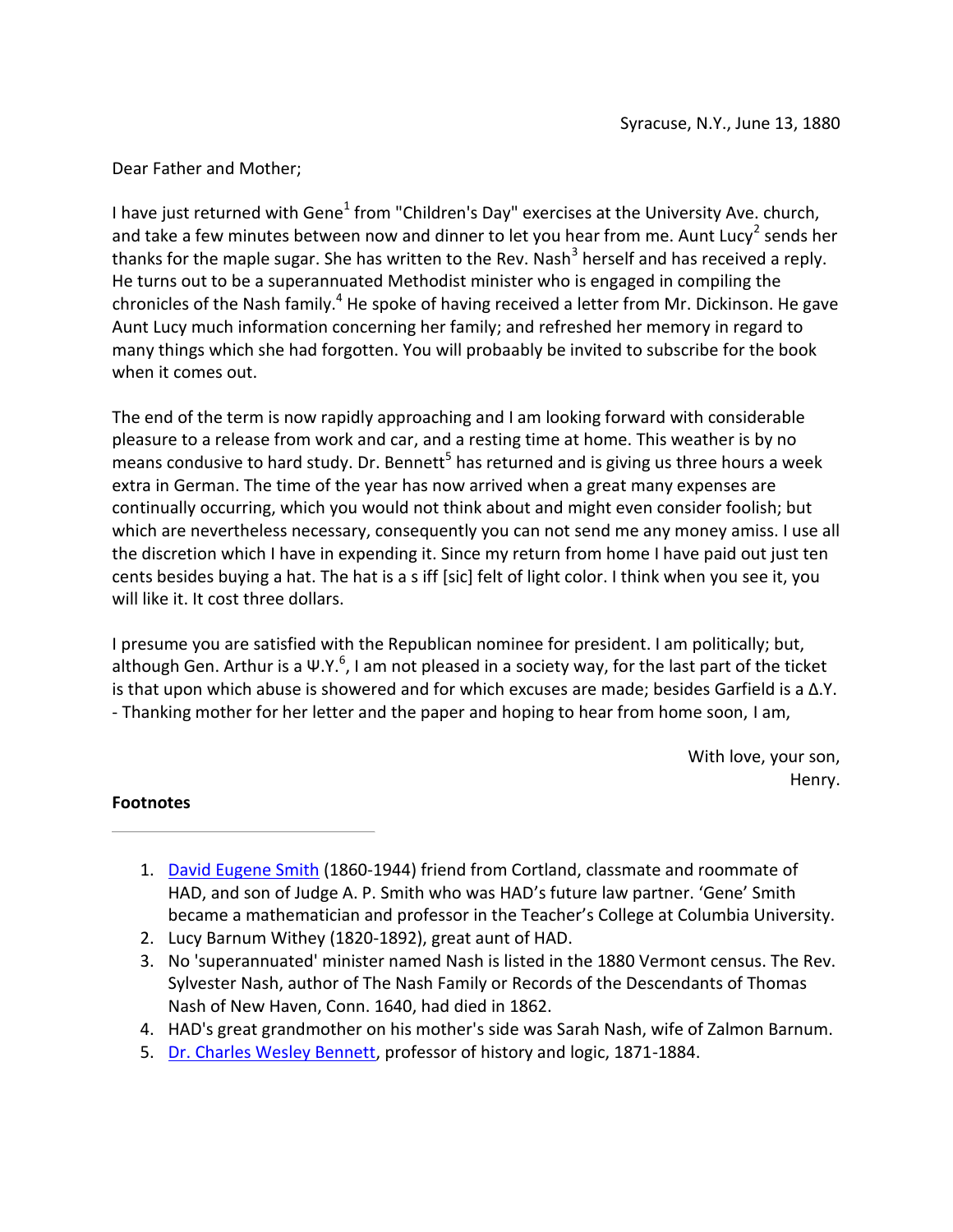6. The Republican ticket was Gen. James A. Garfield for president, a Delta Upsilon brother, and Gen. Chester A. Arthur for vice president, a Psi Upsilon brother; HAD was a member of Psi Upsilon.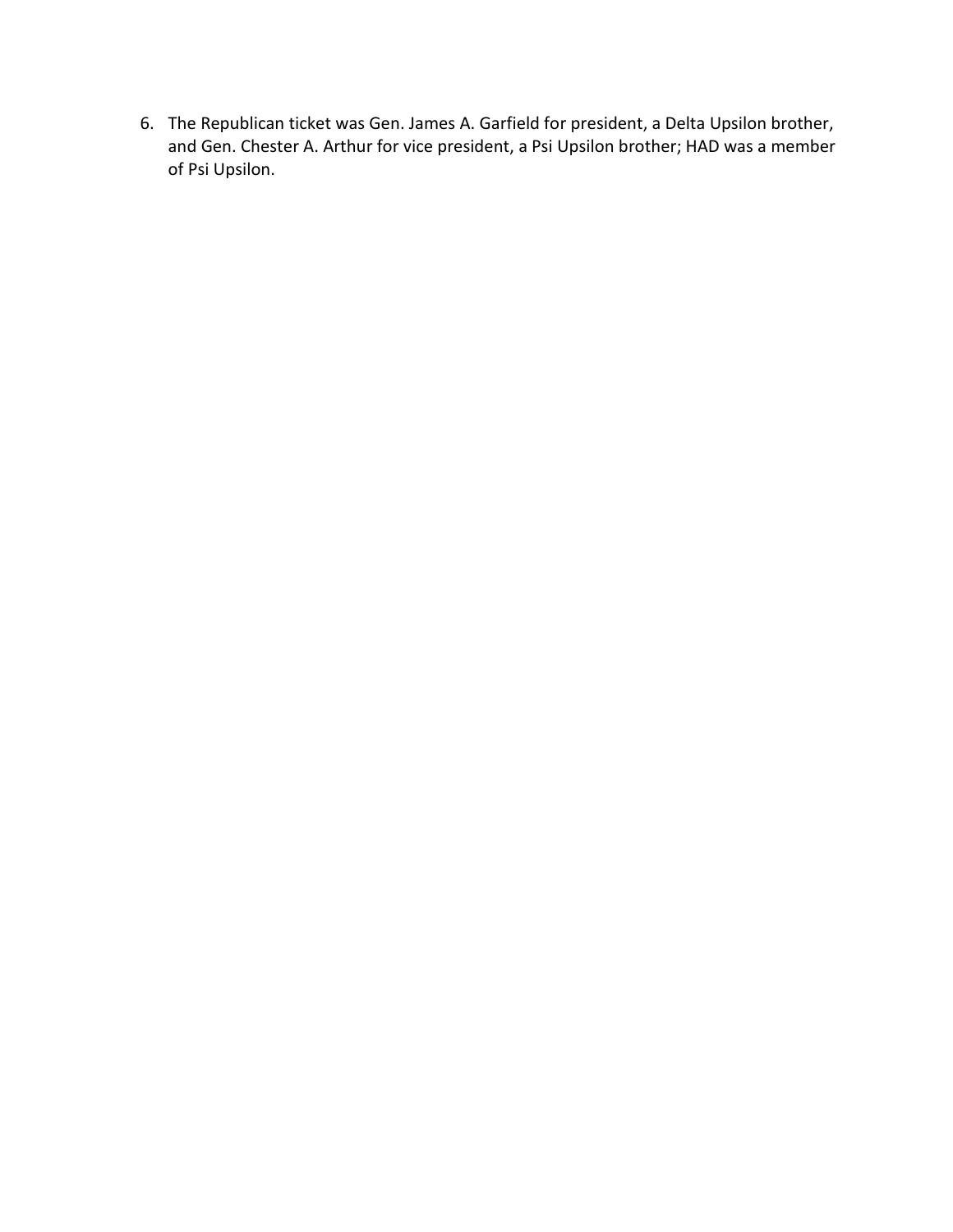It seems quite natural to be again writing home from college; and I have become quite accustomed to the dignity of being a Junior.

We are very pleasantly located this year, five of us in one house. Goodwin,  $2$  Steve<sup>3</sup> and I as of old, and Prexy<sup>4</sup> and McDowell<sup>5</sup> in the parlor, with a sleeping room upstairs, as Smith<sup>6</sup> and I used to do when I was a Freshman. Mrs. Stone has the parlor furnished very nicely, and we five are acknowledged to have the pleasantest rooms of any one in college. Prexie and I are now together in his room, writing from the same table and both writing home.

Steve has not yet come but expects to return next week Friday. He has been quite ill, and his people had thought of keeping him out of college but Dr. Bennett<sup>7</sup> has persuaded them otherwise. My cold is about the same as when Mother was here. Last evening I went down to see Dr. Metcalf<sup>8</sup> and he gave me something which I think will help it.

I found Mrs. Darby and Nellie<sup>9</sup> at the Globe<sup>10</sup> as Mother directed, and had a very pleasant call. They brought me all manner of pleasant messages from mother, as did also Will Bennett.<sup>11</sup> We have been very busy thus far rushing Freshman.

McDowell, Goodwin, Smith and I have borne the brunt of the battle. We have already five of the very finest men, first class scholars etc. pledged, one other just as good as pledged, and are looking for at a seventh. There were others ready to pledge to us but we have concluded that we do not want them.

Today I have been to the Park church,  $^{12}$  where Mother was last Sunday. Smith and I occupied a seat with Miss Bonta.<sup>13</sup>

Gene6 happens to be at the depot where Ida and her husband<sup>14</sup> came through the city Monday.

Give my regards to Mr Prof. and Mrs.  $S<sup>15</sup>$  I hope that your are all well, and that mama is rested from her journey.

It looks as though we were going to have plenty of work this year. Logic is hard. I also expect to take Geology, a senior study extra.

I suppose the Normal question stands just as it was. I am glad that I am away from the battle ground. Every one who talks with me seems to side with Hoose.<sup>16</sup> - But I will bid you good night and close before I get further into that question.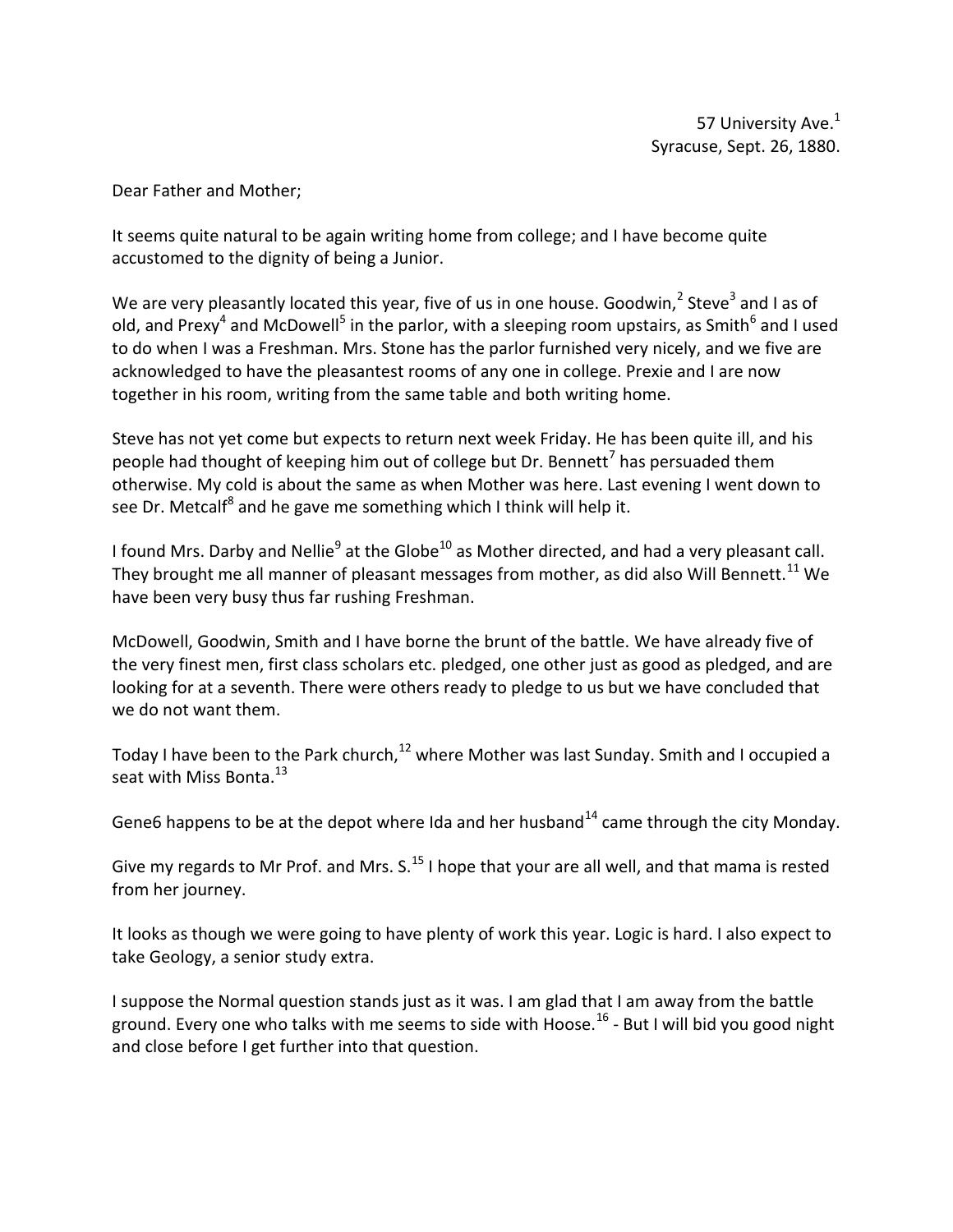- 1. The house at 57 University Ave., Syracuse is still standing; now numbered 413 University Ave.
- 2. Montgomery Moore Goodwin, Class of 1881.
- 3. Stephen Beckwith Ayres (1861-1929) of Penn Yan, NY, attended SU 1878-1880; US Congressman 1911-1913.
- 4. Prexy or Prexie was Theodore Woodruff Haven, son of Chancellor E. O. Haven.
- 5. Boyd McDowell (1857-1939), Class of 1881, later a lawyer at Elmira, NY.
- 6. David Eugene Smith (1860-1944) friend from Cortland, classmate and roommate of HAD, and son of Judge A. P. Smith who was HAD's future law partner. 'Gene' Smith became a mathematician and professor in the Teacher's College at Columbia University.
- 7. Dr. Charles Wesley Bennett, professor of history and logic, 1871-1884.
- 8. Dr. George Reuben Metcalf, professor of medicine 1879-1882.
- 9. Mrs. Harriet Darby, 63, wife of Thomas; a niece, Mary Ella Rindge, lived with them in Cortlandville.
- 10. Globe Hotel, South Salina St. at the corner of Washington.
- 11. Possibly William H. Bennett of Cortland.
- 12. Park Presbyterian Church.
- 13. HAD's friend Theodore Haven was boarding with a family named Bonta on E. Genesee St. when the 1880 census was taken; Mary Bonta, unmarried and age 35, was living in the household and may be the 'Miss Bonta" referred to.
- 14. Ida Ann Dickinson Hall, first cousin of HAD, and her husband Dr. William A. Hall.
- 15. Professor Samuel John Sornberger, Class of 1878, teacher of English, Physics, Latin and History at State Normal School, Cortland, 1878-1881 and Kate Marion Foster Sornberger, Class of 1878.
- 16. The Honorable Neil Gilmour, Superintendent of Public Instruction attempted to take control of the Cortland Normal School from the principal James H. Hoose.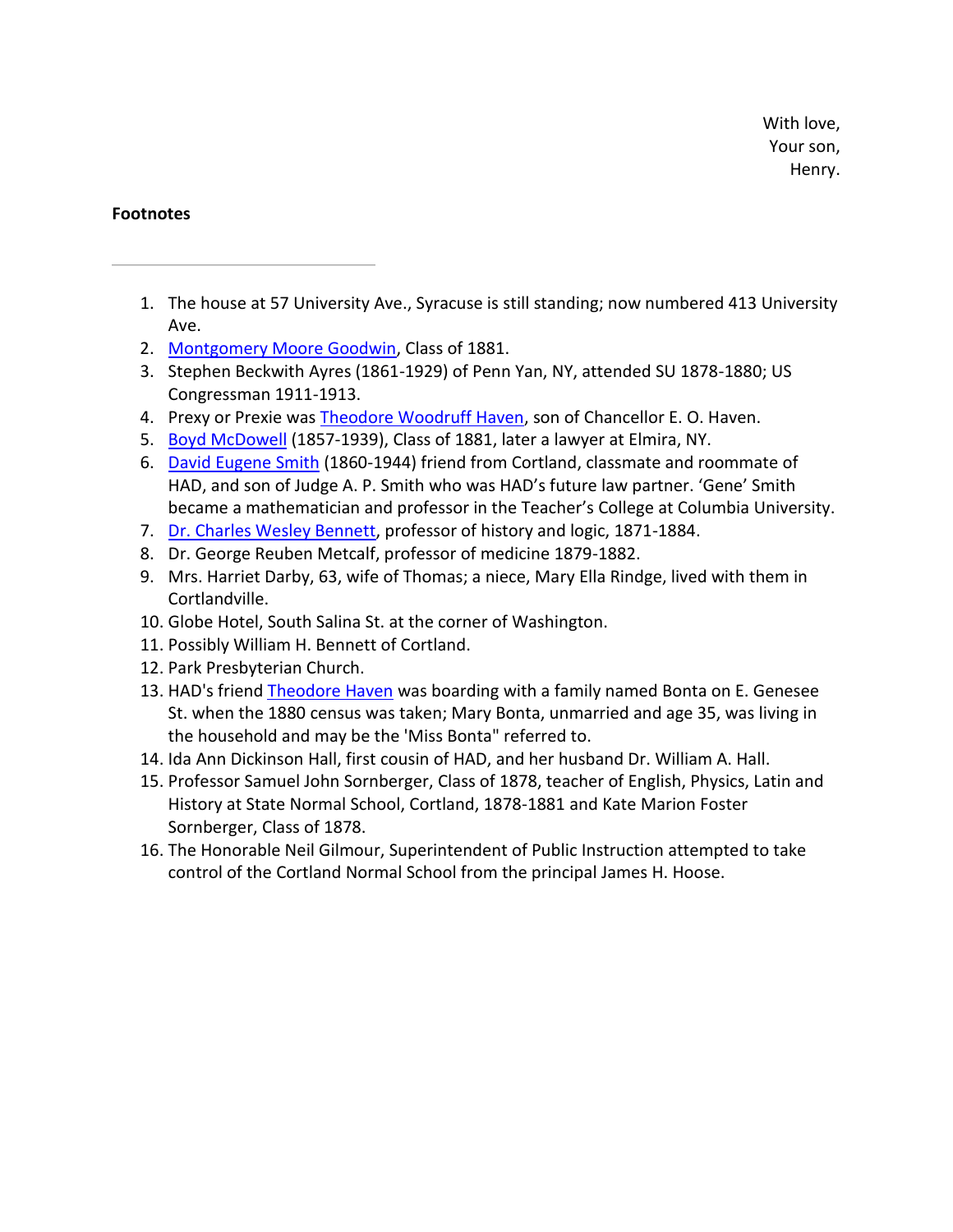The work has passed rapidly and pleasantly. We are now fully settled down to the business of the term. I have but one study, Logic, which requires a great deal of my time; and I like that very much. The work this term is pleasant, consisting mainly of lectures of on History and Philosophy. October 20th. I am registered for my first chapel oration. I have been elected Local Editor of the Syracusan.<sup>2</sup> Thus you see I shall be kept busy. I had my choice between that position and chief publisher.

Last Friday we initiated six Freshmen into Psi Upsilon. We had two men from Union College, two from Cornell, two from Rochester University, Babcock<sup>3</sup> from Auburn Theolog. Sem. and Elliot, $4$  Editor of the Rochester Democrat and Chronicle, besides several of the city Alumini [sic] to assist us. We are well satisifed with the results of the campaign.  $Δ.K.E.<sup>5</sup>$  took in seven men from the same class.

It has finally been determined that Steve $^6$  must not come back in his present state of health. Ste is very much disappointed but is coming back next term sure, he says. Although we have a pleasant housefull now, of course we shall miss him.

Dr. Metcalf's<sup>7</sup> medicine is helping my cough and cold. He says there is nothing serious; but that I have a slight attack of bronchitis.

I suppose Professor's<sup>8</sup> house is rapidly approaching completion; and that he and his wife are correspondingly happy.

Will Bennett<sup>9</sup> starts for Boston tonight.

I hope, sometime this week you will remember, by letter.

Your son, Henry.

- 1. The house at 57 University Ave., Syracuse is still standing; now numbered 413 University Ave.
- 2. The Syracusan, a student paper, was first issued in 1878 by three fraternities, Delta Kappa Epsilon, Zeta Psi and Psi Upsilon.
- 3. Maltbie Davenport Babcock (1858-1901), Class of 1879.
- 4. George William Elliott (1848-1891), Class of 1873.
- 5. Delta Kappa Epsilon.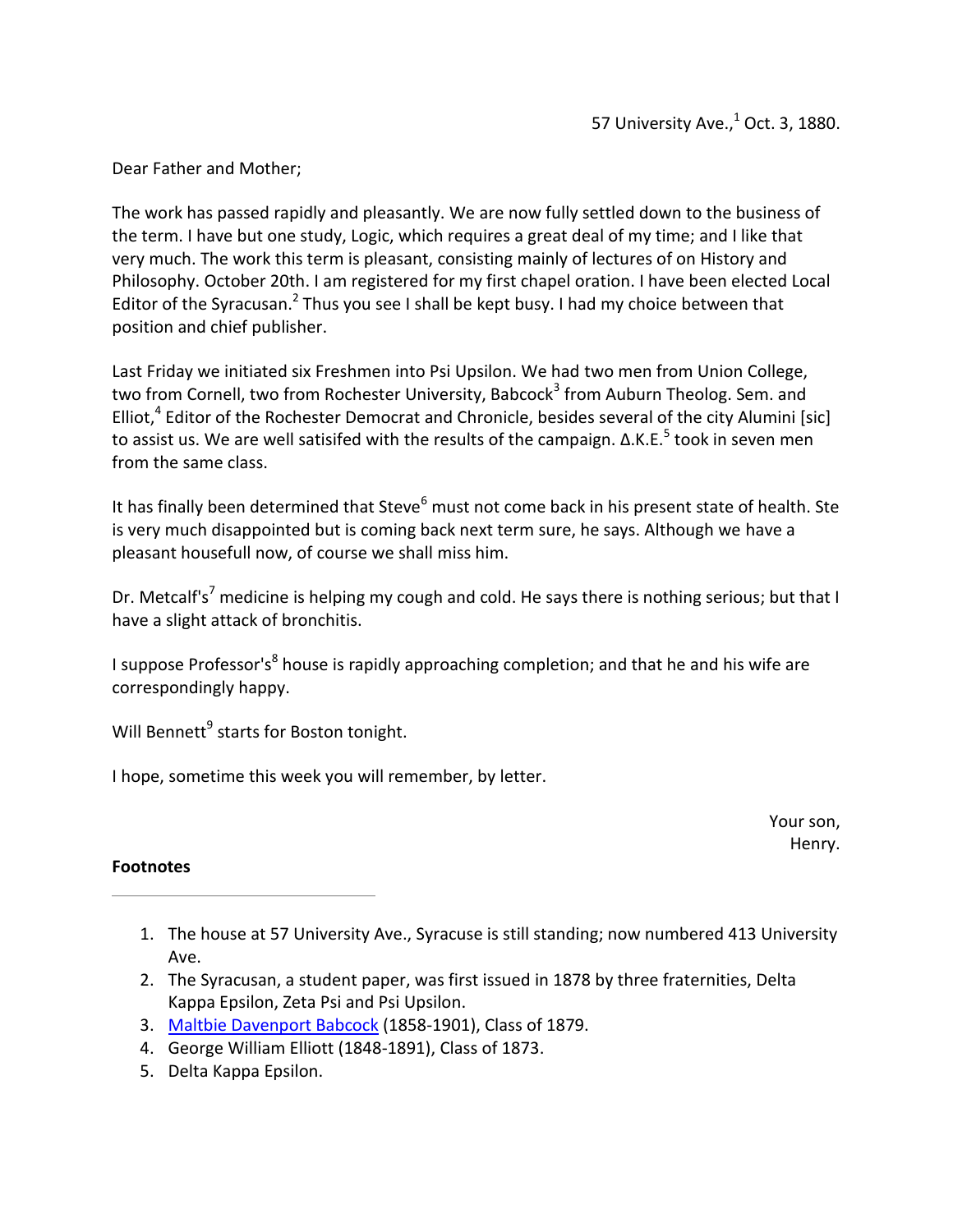- 6. Stephen Beckwith Ayres (1861-1929) of Penn Yan, NY attended SU 1878-1880; US Congressman 1911-1913.
- 7. Dr. George Reuben Metcalf, professor of medicine 1879-1882.
- 8. Professor Samuel John Sornberger, Class of 1878, teacher of English, Physics, Latin and History at State Normal School, Cortland, 1878-1881 and Kate Marion Foster Sornberger, Class of 1878.
- 9. Possibly William H. Bennett of Cortland.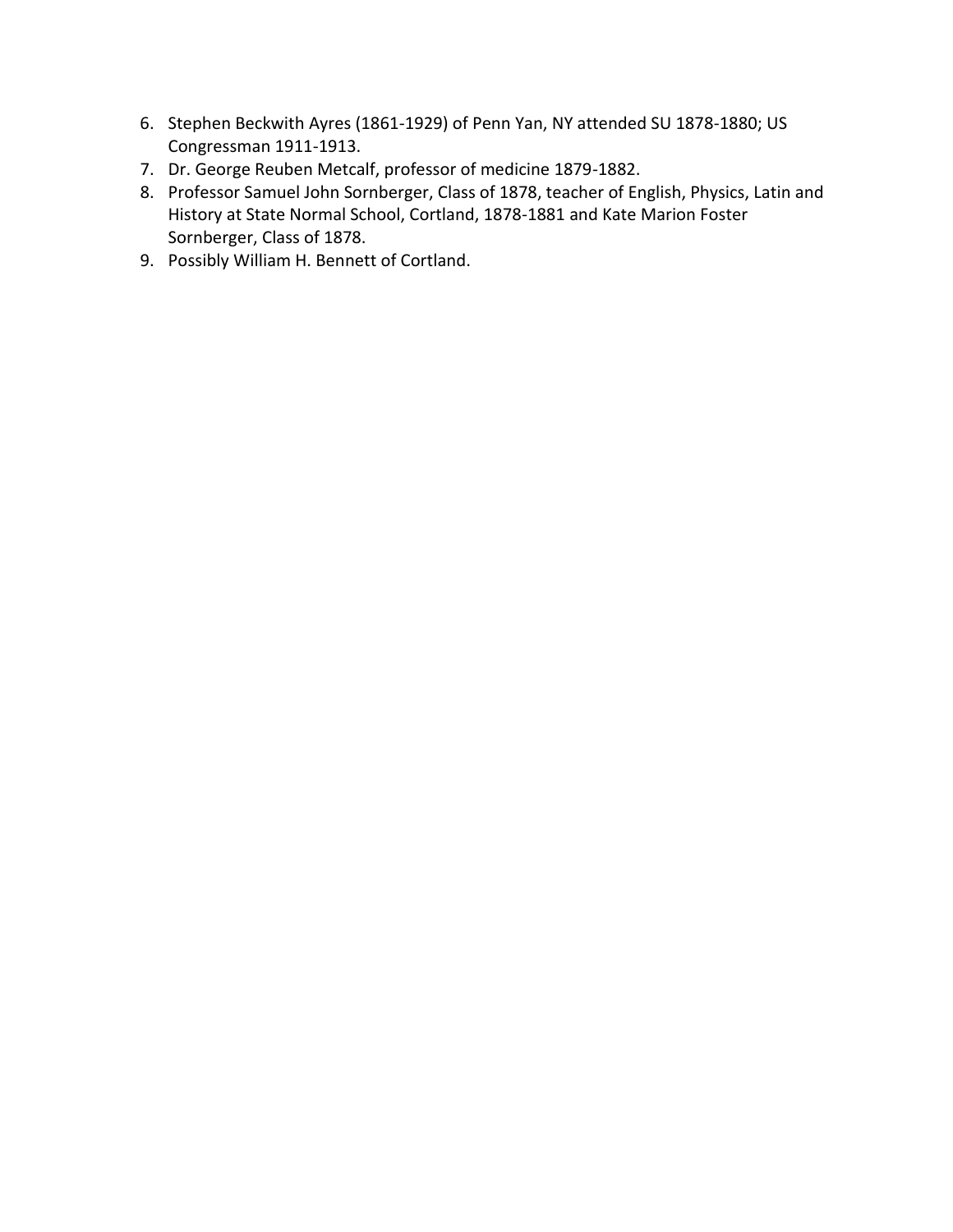I did not go to church this morning as I prefer sitting in my cozy room to venturing out in the "hurricane" as it have been called by the Sunday Herald. The wind last night did a great deal of damage in tumbling over chimneys and unroofing houses. The roof is half off from one of the orphan asylum buildings; and King Aeolus<sup>2</sup> has been amusing himself by tearing the slate from the roof of the University Ave M. E. Church and pelting the opposite houses with them. The street looked like a battle field this morning.

I have been elected one of the editors of the Syracusaean, the college Annual.<sup>3</sup> This means more extra work.

Our house was left desolate during election all of us having gone home to vote, except Prexie<sup>4</sup> who has no house. His father and mother are now in the city for a few days. Mack<sup>5</sup> in returning from Elmira passed through Penn Yan and spent a night with Steve.<sup>6</sup> Steve, he says, has been a very sick boy, indeed, and is still far from well. He was however rapidly recovering, when he went off duck shooting and over taxed his strength & is now down again.

The last parade of the campaign came off Friday night.<sup>7</sup> I went up on James St. to see it from there, and spent the night with Frank Gott. $8$  The next morning he saddled his Star mare and gave me my first lesson in riding. Frank is an expert and talks learnedly of "the English and American styles" and "the riding school system". I soon learned how to mount and dismount in the approved manner and then how to start and turn my horse. But I did not get fully impressed on my mind the way in which to stop the beast and as pulling in the lines and yelling whoa only increased her speed the mount was some what embarrassing, but nevertheless came to a lucky termination. I am at present an enthusiast for horse-back riding.

I hope you are all well at home, and that this wind storm has not been so disasterous for Cortland as for Syracuse.

> With love, Your son, Henry.

- 1. The house at 57 University Ave., Syracuse is still standing; now numbered 413 University Ave.
- 2. In Greek mythology Aeolus, the wind god, secretly gave Odysseus a bag of winds so that he could control the wind on the sea.
- 3. Once called The Syracusaean, the college annual became the Onondagan in 1884.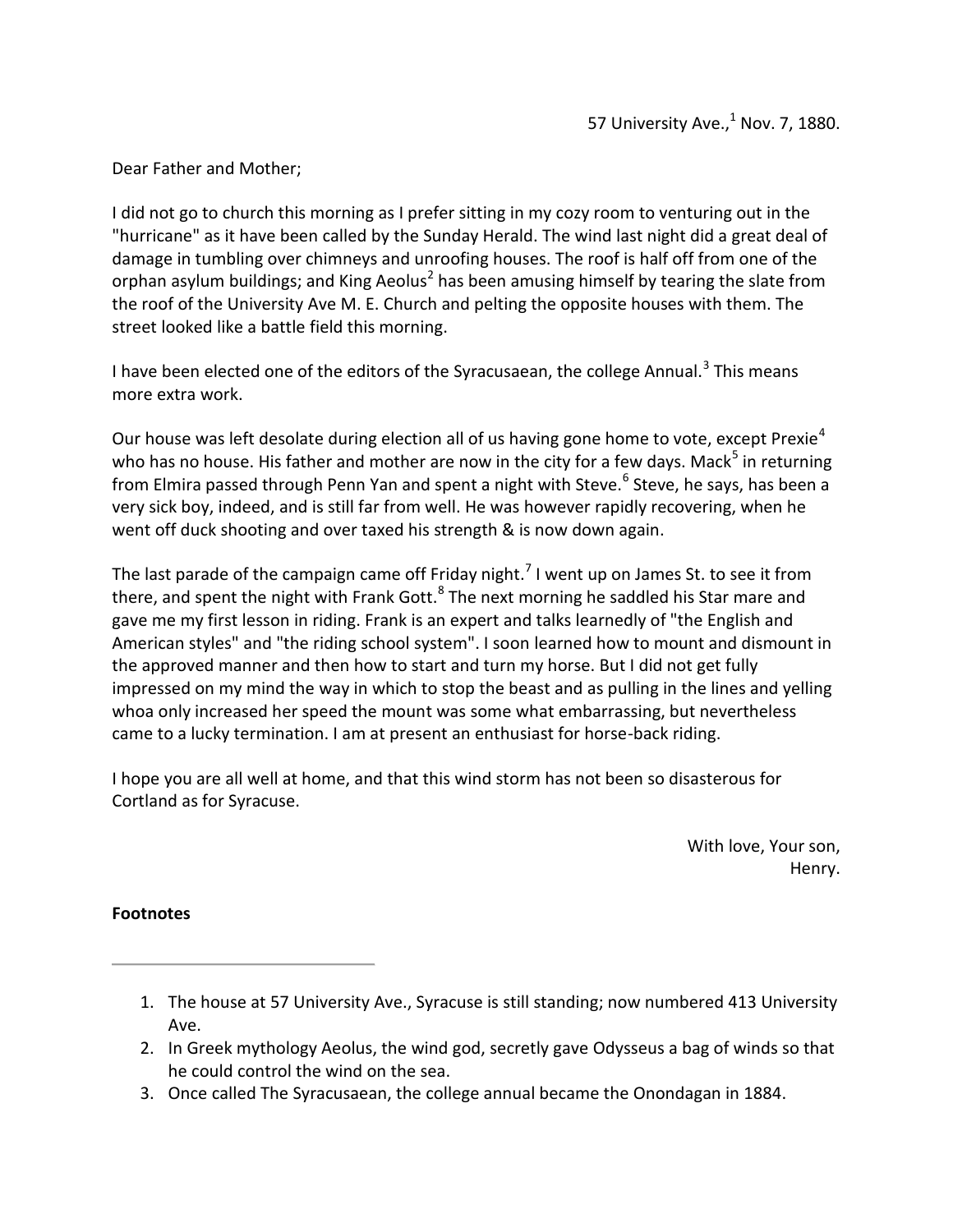- 4. Prexie was Theodore Woodruff Haven, son of the Chancellor.
- 5. Boyd McDowell (1857-1939), Class of 1881, later a lawyer at Elmira, NY.
- 6. Stephen Beckwith Ayres (1861-1929) of Penn Yan, NY, attended SU 1878-1880; US Congressman 1911-1913; The University Herald reported in October that S. B. Ayres was ill at home.
- 7. The 1880 United States presidential campaign: James A. Garfield and Winfield S. Hancock.
- 8. Francis Daniel Gott (1860-1901), Class of 1882, lived at 501 James St., Syracuse.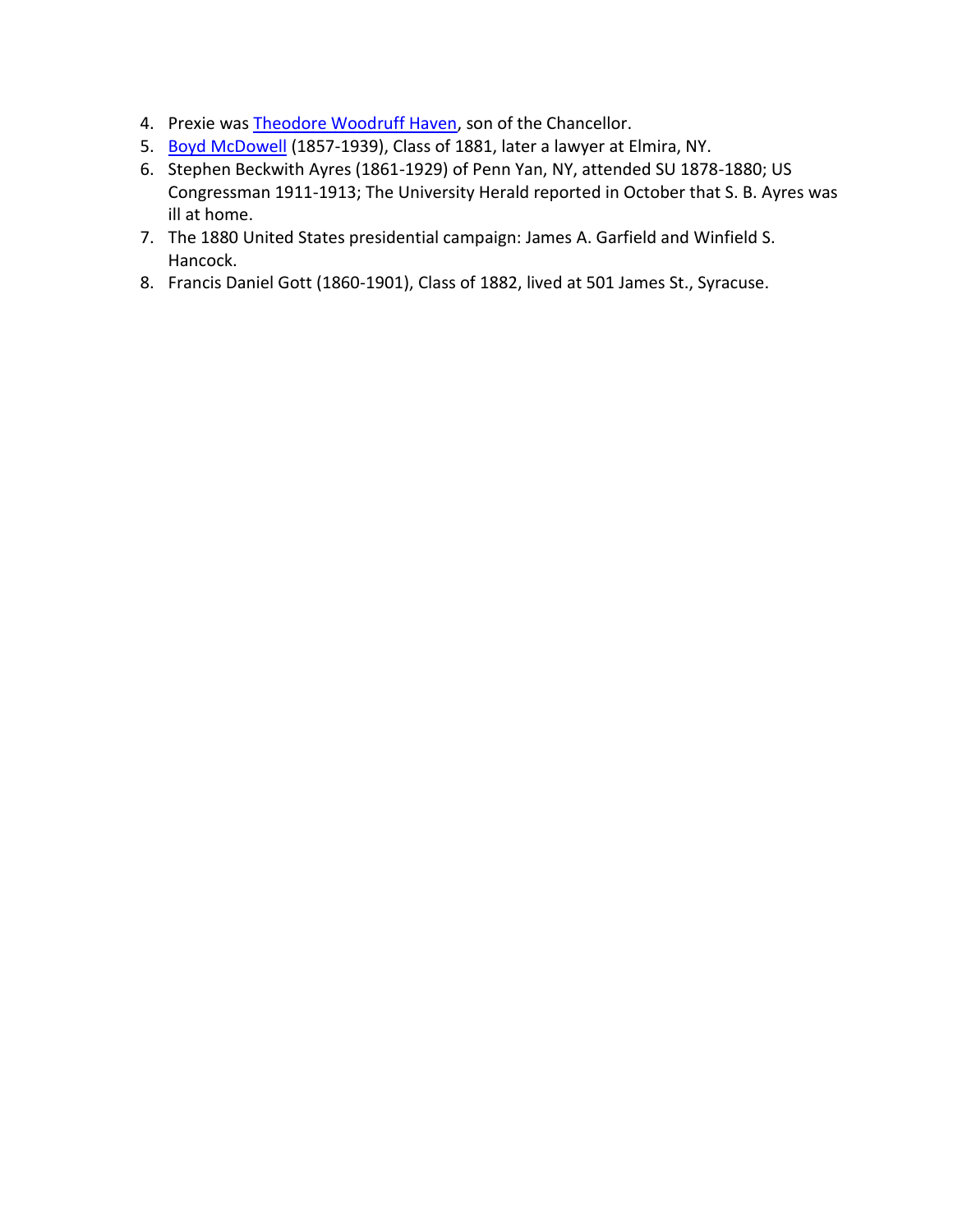Last Sunday, even before I had been to dinner, Frank Gott<sup>1</sup> came over with his team to take me riding. Of course I went and consequently the day passed without my writing home.

I find if I do not write Sunday that I am not liable to write at all during the term week. I think I shall not be home Thanksgiving day as I shall need all the time I can get for work. I have to write eight columns for every issue of the Syracusan,<sup>2</sup> and it takes a wonderful amount of writing to fill a small space with print. Besides, my position on the Syracusaean<sup>3</sup> is no sinecure. At present three of us in the house are preparing orations. When Mont<sup>4</sup> begins to rehearse in his room, Prex<sup>5</sup> down stairs and I in my room, we nearly drive Mack<sup>6</sup> crazy.

It seems as though I was am bound to be afflicted in some way or other continually I had no sooner recovered from my cold when my tooth began to bother me, the same one which has given me so much trouble. My face swelled up until it was noticable to every one. Dr. Palmer<sup>7</sup> has however treated it quite successfully. He lanced my jaw and now I am nearly well. What will be the next thing I do not know.

Mont now has a stove in his room so that I am now entirely alone.

I am at a loss to know what to do about a Winter overcoat. I am almost ashamed of the one I now have as it is rather shabby; yet perhaps if I take it to a tailor and have it mended and pressed, and have some buttons sewed on it I can make it do.

I was one of a small company at Fanny Cobb's<sup>8</sup> the other evening. She spoke of being at my house and being pleasantly entertained by mother.

Steve has again gone to Clifton Springs for his health. I don't know what is going to become of the poor fellow.

Have you heard from Ida?<sup>9</sup> I sent her a paper a while ago but have received no word from her at all. I am sorry to hear that father is confined so closely to the store. I was in hopes when winter came, he would have an opportunity to hunt. Remember me kindly to all.

With love, Your son, Henry -

- 1. Francis Daniel Gott (1860-1901), Class of 1882, lived at 501 James St., Syracuse.
- 2. The Syracusan, a student paper, was first issued in 1878 by three fraternities, Delta Kappa Epsilon, Zeta Psi and Psi Upsilon.
- 3. Once called The Syracusaean, the college annual became the Onondagan in 1884.